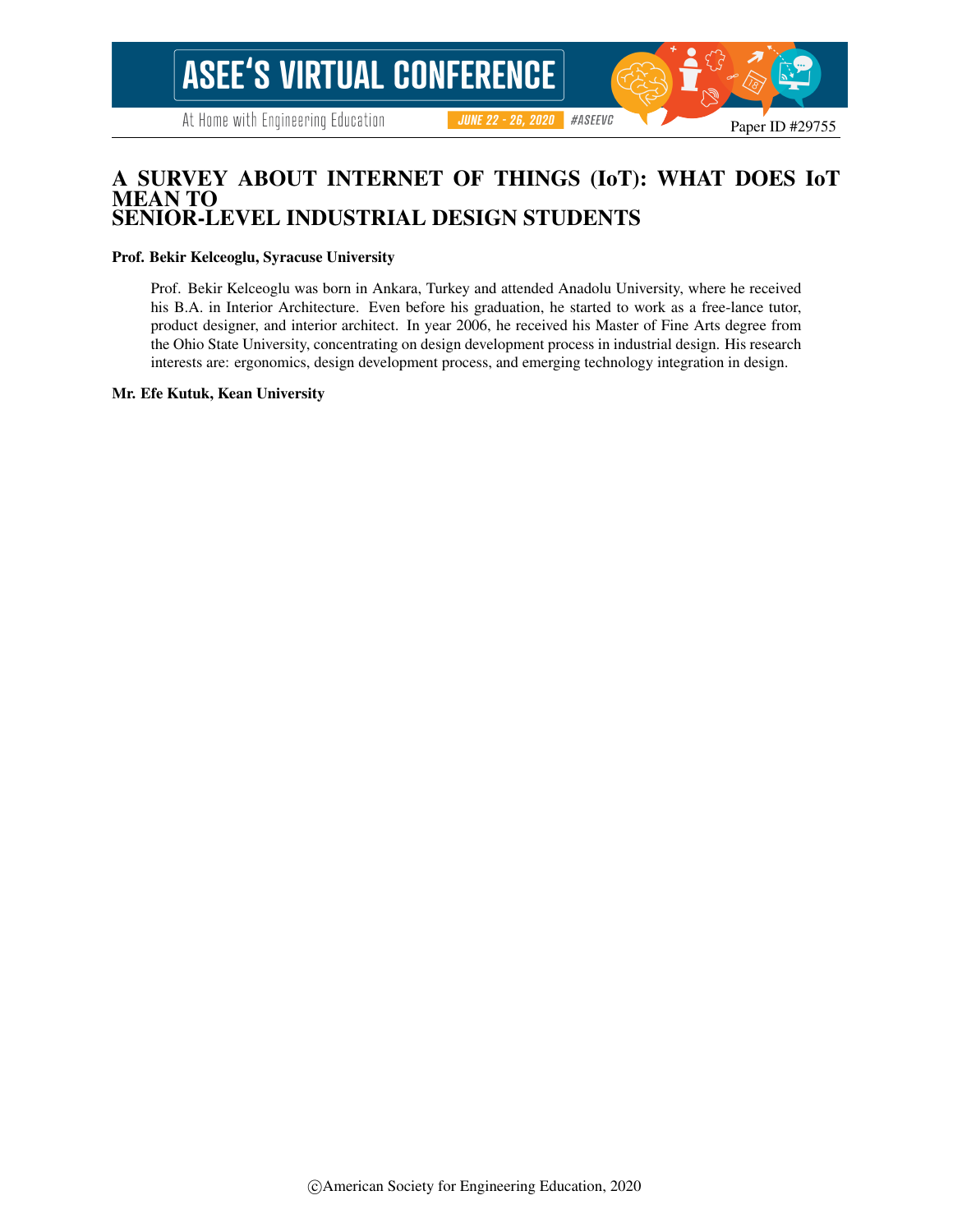# **A SURVEY ABOUT INTERNET of THINGS (IoT): WHAT DOES IoT MEAN to INDUSTRIAL DESIGN STUDENTS**

Prof. Bekir Kelceoglu, Syracuse University

Prof. Efecem Kutuk, Kean University

### **Abstract**

The concept of the Internet of Things (IoT) is not new. The first "traceable" practical application of the IoT technology was a vending machine, which reports the condition of the beverages inside, developed by Carnegie Mellon University in 1982 [1]. It was a simple system with simple sensors, compared to today's extremely sophisticated IoT applications. Since its first conception, IoT came a long way in consumer products and industrial applications. Numerous research projects have been conducted; and, countless research papers have been published.

IoT gained momentum in recent years and became one of the hottest topics in the Industrial Design (ID) discipline. IoT transformed the way once acceptable design methodologies into obsolete. New design disciplines started to emerge to solve complex information architecture problems. The consumer market is experiencing a growth of products that work by networking "things" with sensors. House appliances with sophisticated sensors help owners by carrying out house chores. Autonomous homes control indoor climate while the owners are not present. Smart devices even feed pets and play with them while their owners are at work or out of town.

As the demand for skilled designers is increasing in the industry, it is not a surprise that the IoTrelated courses started to emerge in the ID curriculums. The interconnectivity of products is becoming a standard in the product development process rather than an option; consequently, companies look for designers who can conceptualize such products.

This paper asks the vital question, perhaps as a self-criticizing way: "Are we ready to address the demand when potential employers ask for a new breed of designers who are capable of designing interconnected products?"

The authors of this paper investigated this question by conducting mixed methodology research with ID students on all levels. Their focus was to understand whether the ID students were aware of the technology, its implications, and future impacts on the ID discipline.

68 ID students from Syracuse University participated in this research by answering a questionnaire, which is being presented in the *Appendices* of this paper. Findings are presented in the *Results* section; and, future recommendations are presented in the *Discussions* section of this paper.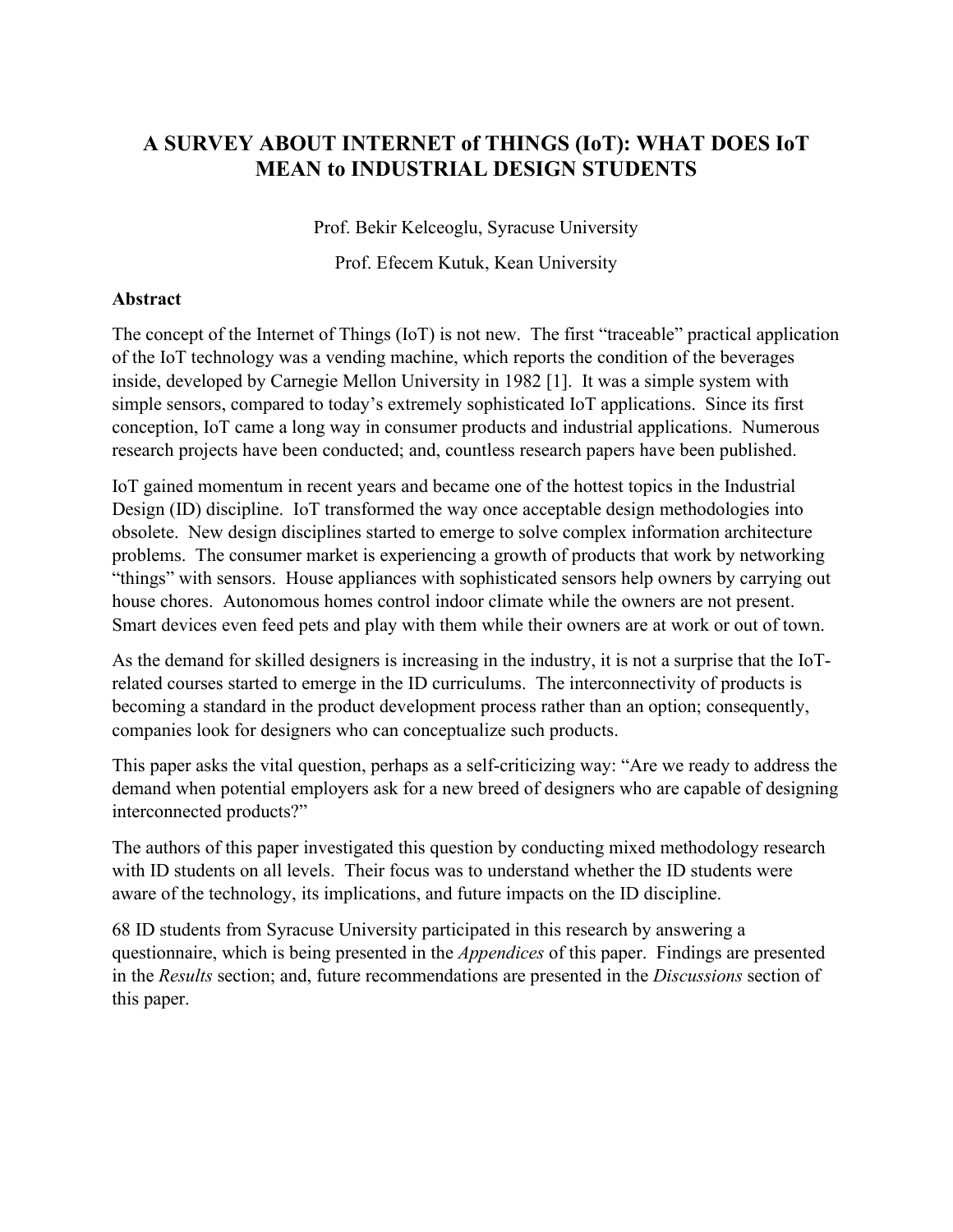### **Introduction**

The Internet of Things (IoT) term is ubiquitous nowadays; it surrounds us by various devices and applications from different industries. In our daily routine, we are interacting with IoT products without questioning, or sometimes not even knowing - brewing our morning coffees, changing the environment's temperature from our mobile devices, passing from a turnstile on our commutes to work, even making payments for groceries. All connected nowadays.

A brief description of (IoT) is "The concept of basically connecting any device with an on and off switch to the Internet (and/or to each other). This includes everything from cellphones, coffee makers, washing machines, headphones, lamps, wearable devices, and almost anything else you can think of. This also applies to components of machines, for example, a jet engine of an airplane or the drill of an oilrig. If it has an on and off switch, then chances are it can be a part of the IoT." [2]

The term IoT believed to be first pronounced in 1999 by Kevin Ashton, a supply chain optimization specialist at Procter & Gamble, during his presentation to impress his senior executives [3]. However, the first recorded application of this sort of device made almost two decades ago from Mr. Ashton's presentation. In 1982, students of Carnegie Mellon University invented ARPANET-connected beverage vending-machine [1]. This is the first recorded IoT application "that could report its contents through a network. Though it was primitive by today's standards, it holds a unique distinction: it was, as far as anyone knows, the world's first IoT device." [4]

Necessity, as always, was the mother of invention. One day in the early 1980s, David Nichols, a graduate student at Carnegie Mellon University's computer science department, was in his office on campus at Wean Hall, craving a soda. But his office was "a relatively long way" from the building's beverage machine, and considering his fellow students' substantial caffeine habits, Nichols knew there was a good chance it would be empty—or that, if the machine had recently been refilled, the sodas inside would be tragically warm. Nichols wrote a few friends about his idea to track the machine's contents remotely and put an end to unsatisfying soda runs once and for all. Soon, two other students—Mike Kazar and Ivor Durham—and a research engineer at the university, John Zsarnay, began working alongside him to make it happen. [4]

Initial IoT applications used a different technology than today. They are still connected, yet in a leaner way. "The fact that Ashton's idea of IoT focused on using radio frequency identification (RFID) technology to connect devices. That was similar to but significantly different from today's IoT, which relies primarily on IP networking to let devices exchange a broad range of information. RFID tagging allows much more limited functionality" [5].

These exponential signs of progress in technology are leading us to transition to Industry 4.0, which can also be called the Industrial Internet of Things (IIoT). "The term Industry 4.0 that is strongly pushed by the German government is as limited as the industrial internet in reach as it only focuses on industrial environments. However, it has the largest scope of all the concepts. Industry 4.0 describes a set of concepts to drive the next industrial revolution. It includes all kinds of connectivity concepts but also goes further to include real changes to the physical world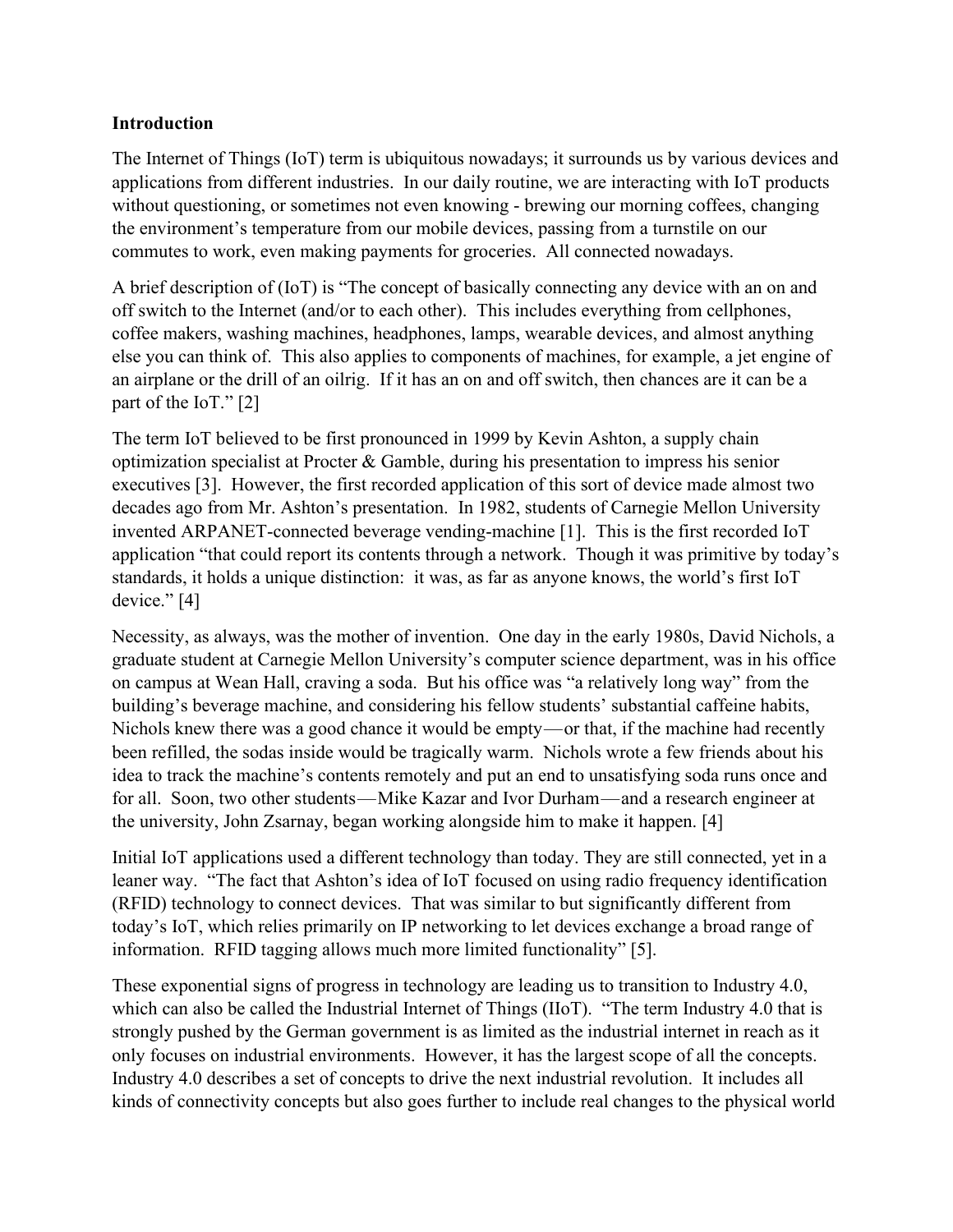around us, such as 3D-printing technologies, new augmented reality hardware, robotics, and advanced materials." [3]

Just a comparison of IoT to Industry 4.0; IoT device can be a personal wearable measuring one's daily steps, and Industry 4.0 device can be hardware that controls the inventory of a warehouse preventing it from over or understock.

The following chapters will further investigate the perception of these terms by Industrial Design students and question the necessity of IoT & Industry 4.0 related courses shall be a part of the ID curriculum or not.

## **Materials and Methods**

As a Tier-1 research institution, Syracuse University is well-known for its diverse population of students, who are from many different countries. This quality makes Syracuse University a perfect candidate for conducting an opinion-based research study, thanks to a wide range of student background, qualifications, and interest in the subject matter. Therefore, the authors hoped that the study discussed in this paper represents the current student opinion in the ID discipline towards IoT.

During the Spring 2020 semester, students who are majoring in ID were invited to answer questions of an anonymous survey. It was a 12-question, anonymous, and mixed-methodology type survey that aimed to understand the general knowledge and awareness of the ever-growing IoT trend in ID. The survey was a paper-based and administered in totally voluntary environment. No identification and/or markings were used to determine student identity.

A total of 68 students ranging from first-year students to senior-level have responded to the survey. The sample population consists of mixed-gender students without categorizing the race, age group, knowledge-level, or any other quantifiable factors. The only criteria for participating in the study were to be 18 years of age or older and majoring in ID at the time of the survey.

## **Results**

The results of this study are presented as a "question-by-question style" in this paper. Results were interpreted independently based on the frequency of answers. Also, comments were included in this paper to understand general student opinions.

Although each question is presented with its interpretation, comparing results with each other or previous knowledge may lead to a deeper understanding of the subject. Since this study acts as the first of many, the authors decided to present survey results and discuss future studies in the Discussions section below.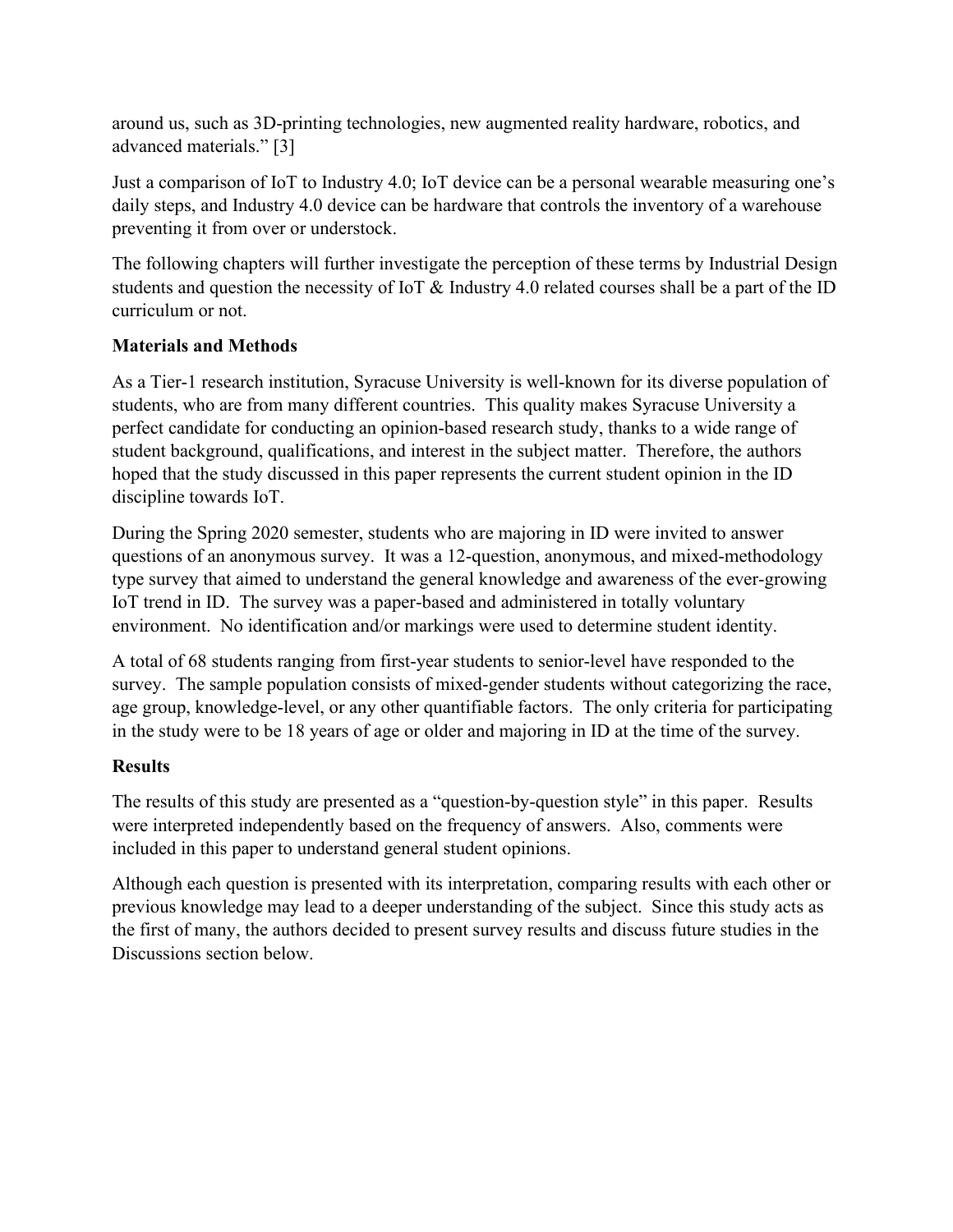

### **1. Are you majoring in ID? (Select one)**

a. Yes

b. No

There were several students, who are not majoring in the ID program, participated in the study, and filled out the survey. Although instructions were to stop at this point, they filled out the rest of the survey. These responses were discarded to keep the data on the target. A total of 68 responses analyzed for this study.

This question was designed to keep the sample population homogeneous by preventing accidental participation from other majors. Due to the multi-major classroom settings, this question was necessary to keep data on the target. Any participation with the answer "b" was discarded, even the participant had filled out the rest of the survey. It was basically to test eligibility for the study.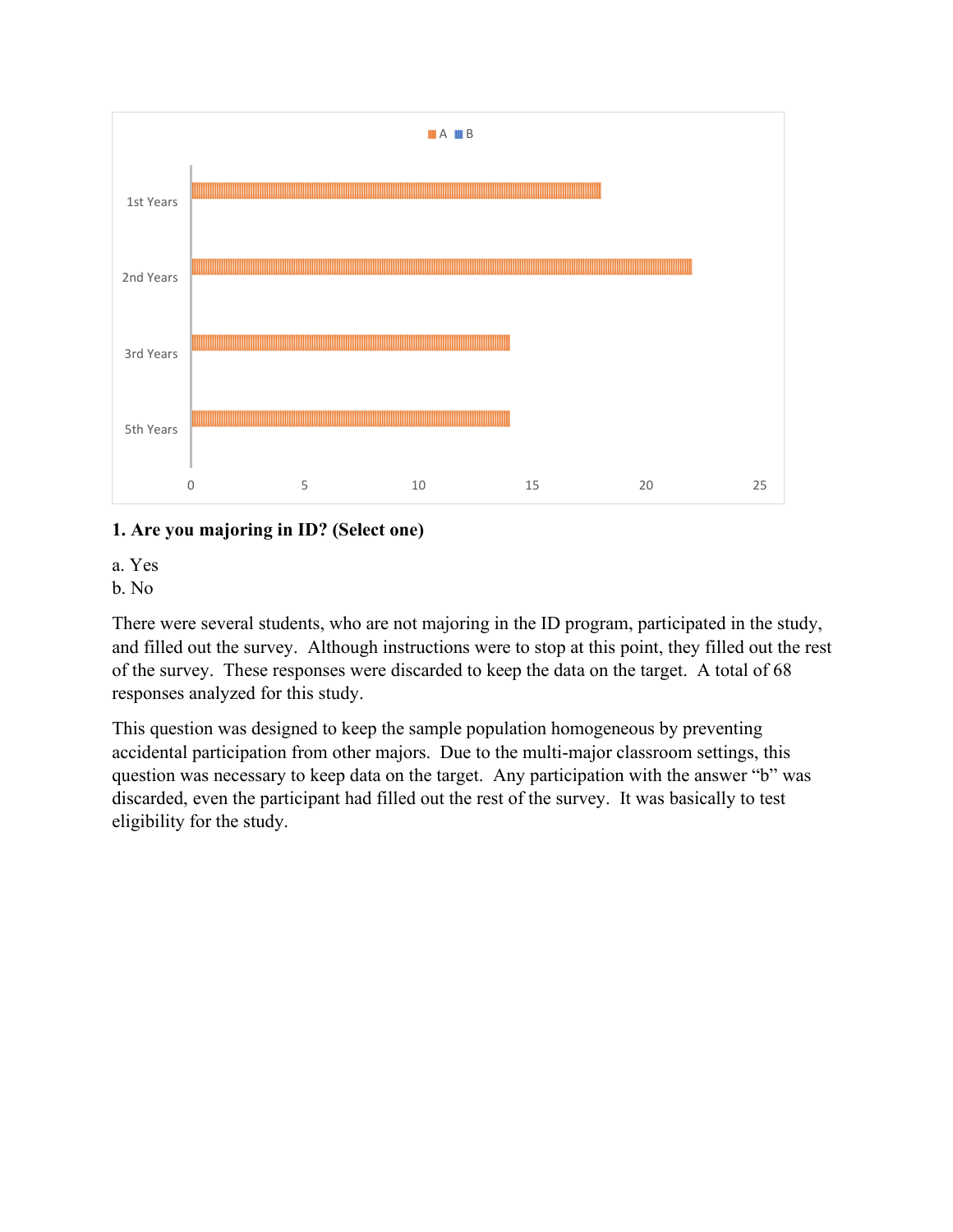

### **2. What level are you in? (Select one)**

- a. First Year
- b. Second Year
- c. Third Year
- d. Fourth Year
- e. Fifth Year or Graduate

Among the total, 18 students were freshmen, 21 students were sophomore, 15 students were junior, and 14 students were seniors. The participant quantity and quality were adequate for this study; however, more students from other institutions can provide a more thorough answer. Notice that there were no fourth-year responses to this study, due to the study abroad program. Majority of the fourth-year students were not available when this survey was conducted.

The second question was to quantify student levels, which is used as a determiner for comparison. The data that was gathered with this question helped authors to compare the seniority level to other data, such as awareness of the IoT, current trends, and/or courses taken.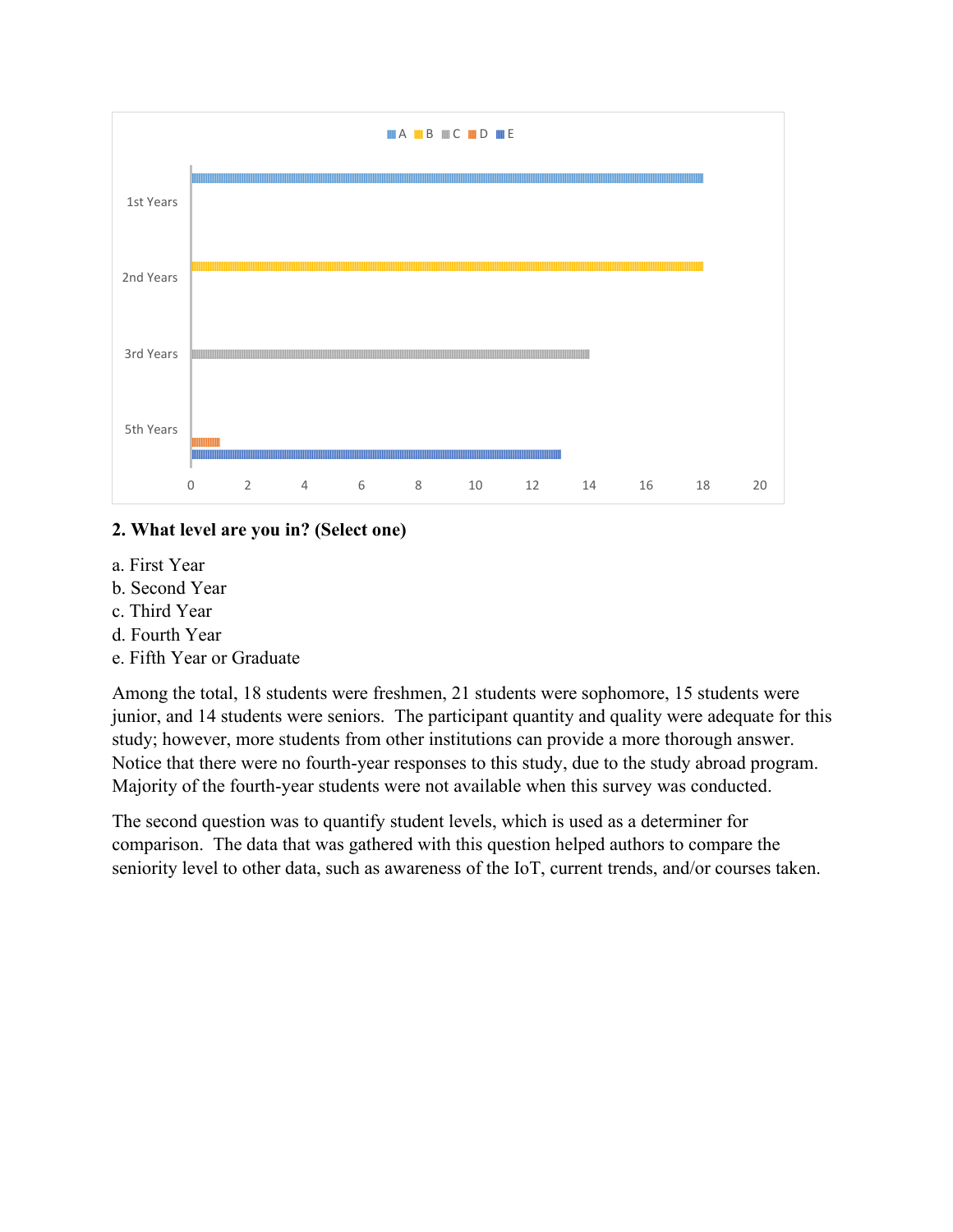

### **3. Do you follow trends in ID? (Select all that apply)**

- a. Yes Random Internet Sources (videos, blogs, forums, etc.)
- b. Yes Curated Internet Sources (Core77, IDSA Website, etc.)
- c. Yes Printed Media (Make, Wired, etc.)
- d. No I do not follow ID trends

The majority of all students indicated that they are following random internet resources, such as videos, blogs, forums, and similar ID-related websites. However, this ratio shifts towards more related resources with seniority, such as curated ID-related websites like Core77, IDSA, and similar. Although a total of 8 freshmen students indicated that they are not following any ID trends at all, this number gradually drops to 0 towards seniors.

The third question aimed to define how students keep themselves informed in current ID trends. The idea behind this question was to understand the correlation between trends followed and the awareness of the IoT.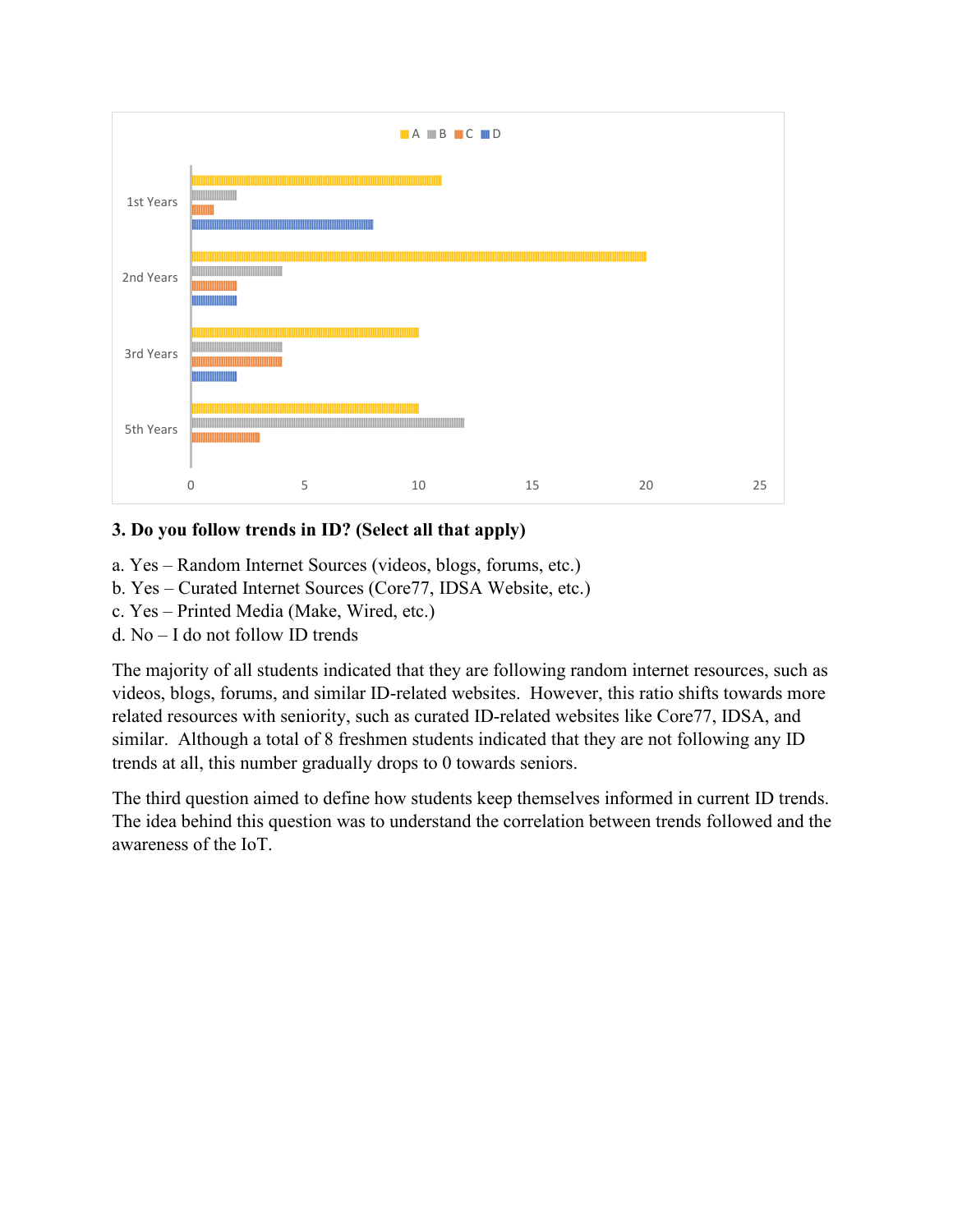

### **4. Do you know the concept called Industry 4.0? (Select one)**

- a. Yes Please briefly explain the concept to the best of your ability
- b. No I do not know

The response to this question is consistent throughout the seniority levels. More than 90% of the students answered "No" to this question. Even though "Yes" answer invites participants to explain the concept to the best of their ability, no satisfactory answers were obtained.

The fourth and fifth questions were to test whether the students know the concepts of Industry 4.0 and IoT. These questions were straight forward and down to the point. The open-ended "Yes" option allowed participants to describe what they know about the concepts. It was necessary to recall their knowledge rather than a simple "Yes" answer; so, the quality of their understanding towards Industry 4.0 and IoT could be measured.

- Industrial Design from mechanical to electricity. Auto, machine... 1st
- Artificial Intelligence No human production 2nd
- It's like a manufacturing revolution. Everthing is digital, AI based 3rd
- Sorta... Has to do with a new industry. 4th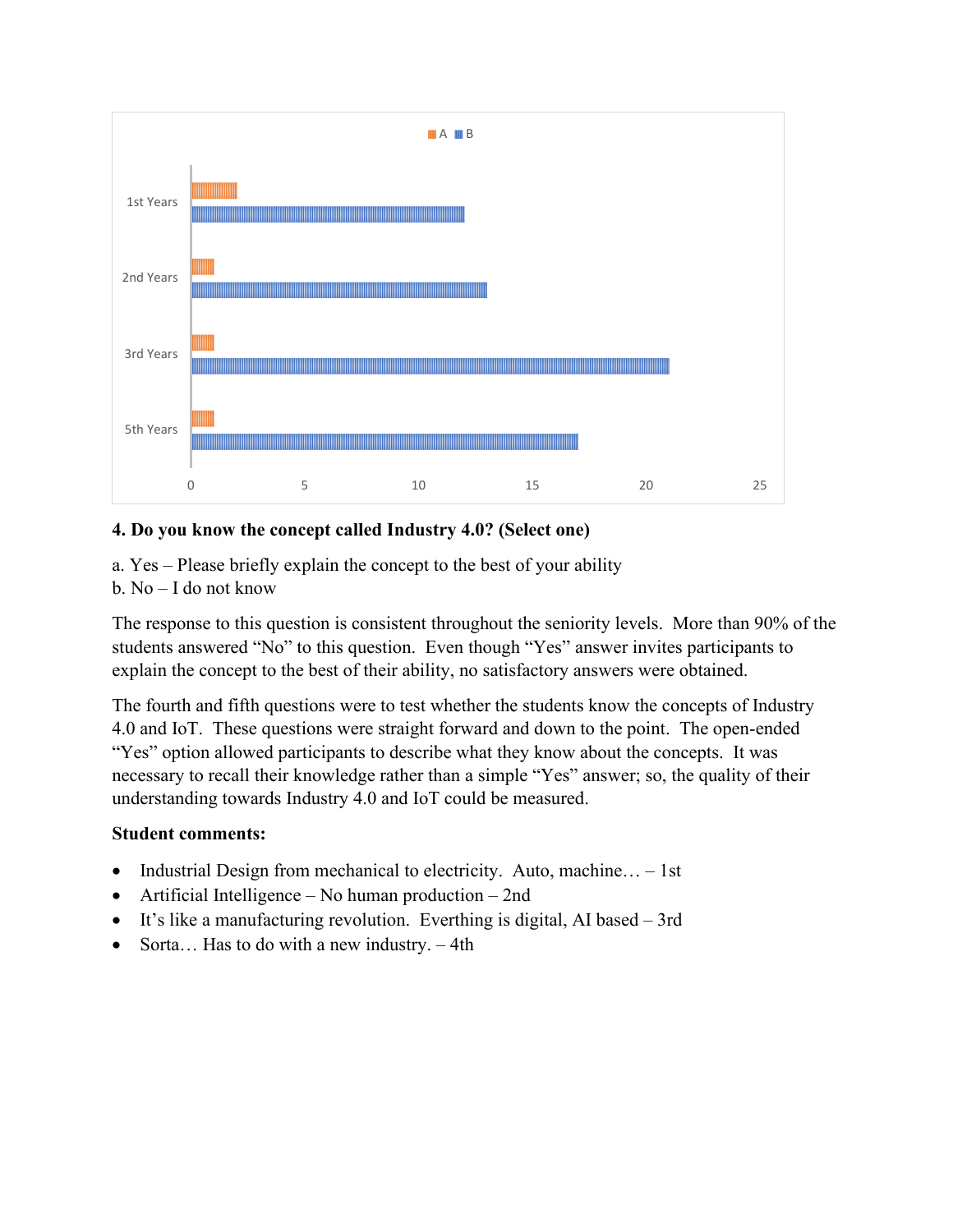

### **5. Do you know the concept called the Internet of Things (IoT)? (Select one)**

- a. Yes Plese briefly explain the concept to the best of your ability
- b. No I do not know

The results obtained from this question were as expected. While the entire freshmen responded "No" to the question, the balance gradually changes in the opposite direction towards the seniorlevel. Almost all seniors responded positively to the question. Written responses gradually get informed and correct, rather than mostly "heard of it" type. This clearly shows that the awareness of such specialized concepts increases with seniority.

- It is/are internet connected objects that are every day objects made smart by sensors inside and connection to the internet – 2nd
- I know that I've heard of the concept, but I don't remember exactly what it is" 2nd
- Don't exactly know, but it's there  $-$  2nd
- I have heard of it, but I'm not sure how to explain it  $-$  2nd
- It is basically making "dumb" things smart, so for example, the trend of taking a refrigerator, which could be thought as a "dumb" object and making it smart. Companies such as  $LG-2nd$
- Everyday and household items can be given sensors and connections in order to create "smart" products – 2nd
- Making daily life objects "smart" and connected through the internet  $-$  2nd
- The concept of where everyone and everything is connected by the internet 2nd
- A system or network where many things communicate. For example, household electronics 3rd
- Everything is connected and operated through the internet 3rd
- Everything is linked to Internet 3rd
- The connection of information from system to system  $-3$ rd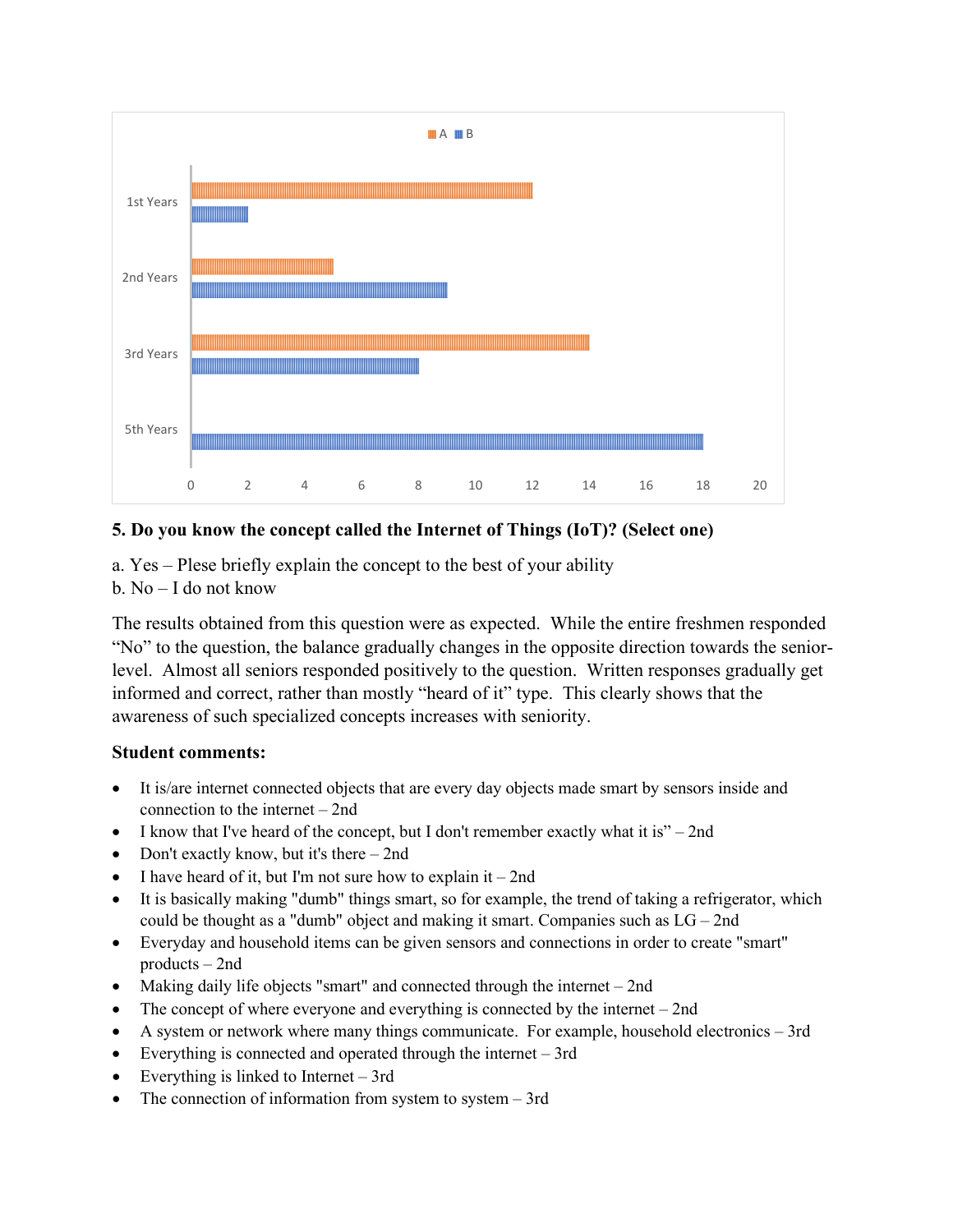- IoT means multiple devices interacting with eachother and the user through data 5th
- I've heard of Internet of Things, but I'm not extremely familiar 5th
- I've heard of it, but I don't know enough to explain it  $-5$ th
- Started with military, term describes info or things that exist online 5th
- Accessing data, information from the web from anywhere at anytime 5th
- AI systems that connect to each other 5th
- Connected household products via smart technology 5th
- Wifi enabled devices that can be used without or with human interaction 5th
- It's a digital library  $-$  5th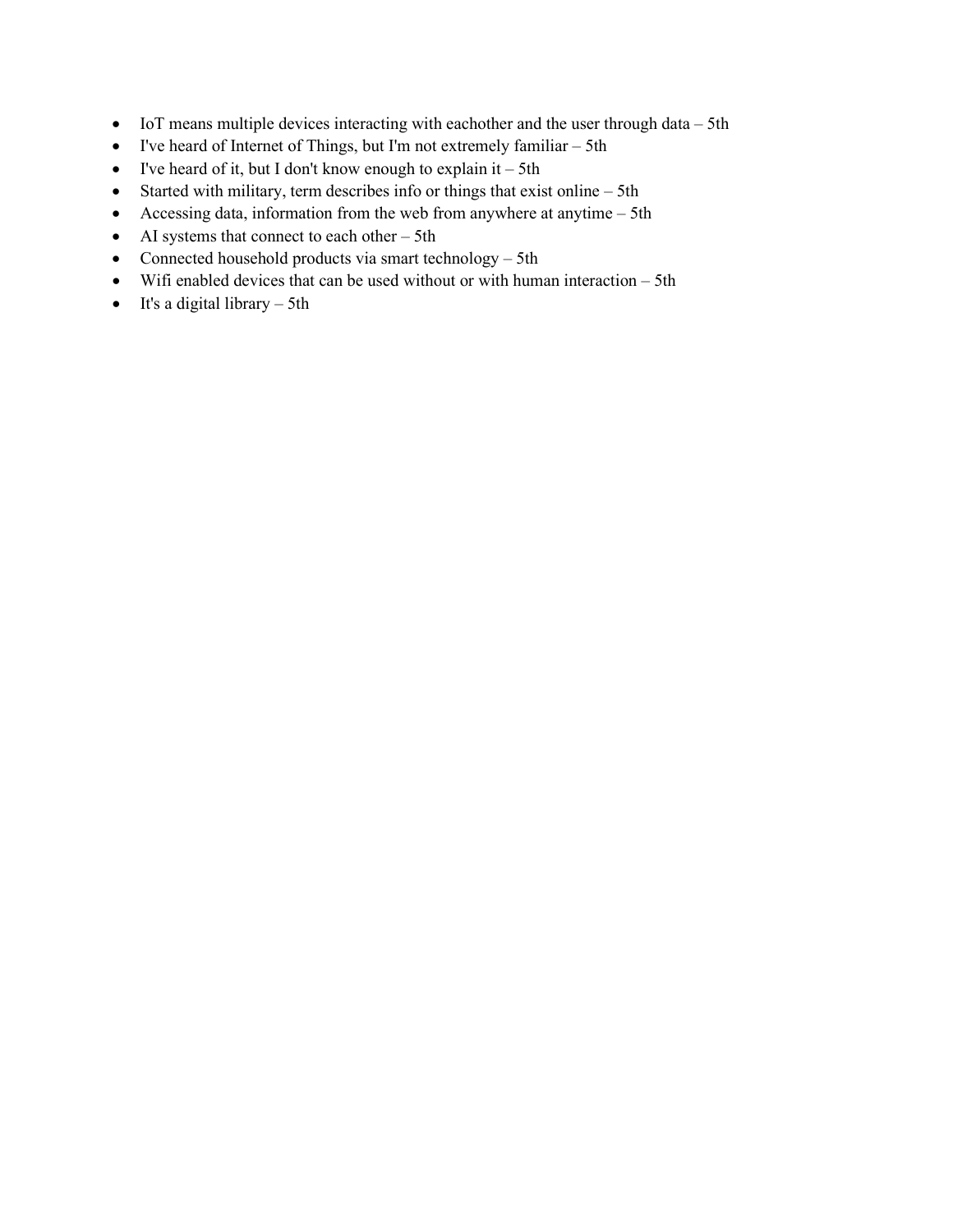

### **6. Have you ever taken any technology-centered ID course, such as Robotics, Smart Product Design, or Prototyping? (Select one)**

- a. Yes (please answer questions 7, 8)
- b. No (please answer question 9)

The response to this question can be generalized as a 1 to 4 ratio. More than half of the entire participants did not take such courses in the past. Several students indicated that they took similar courses during high-school; however, they also indicated that those courses were not indepth or not directly related to ID discipline.

The sixth question was all about learning more about previous experiences, specifically to determine whether participants have taken technology-centered courses or not. If a participant answered "Yes" to this question, the seventh and eighth questions were presented to understand more about the nature of the courses taken. If a participant answered "No" to the question, he/she skipped to the ninth question, which aims to understand the reasons why he/she did not take any technology-centered courses.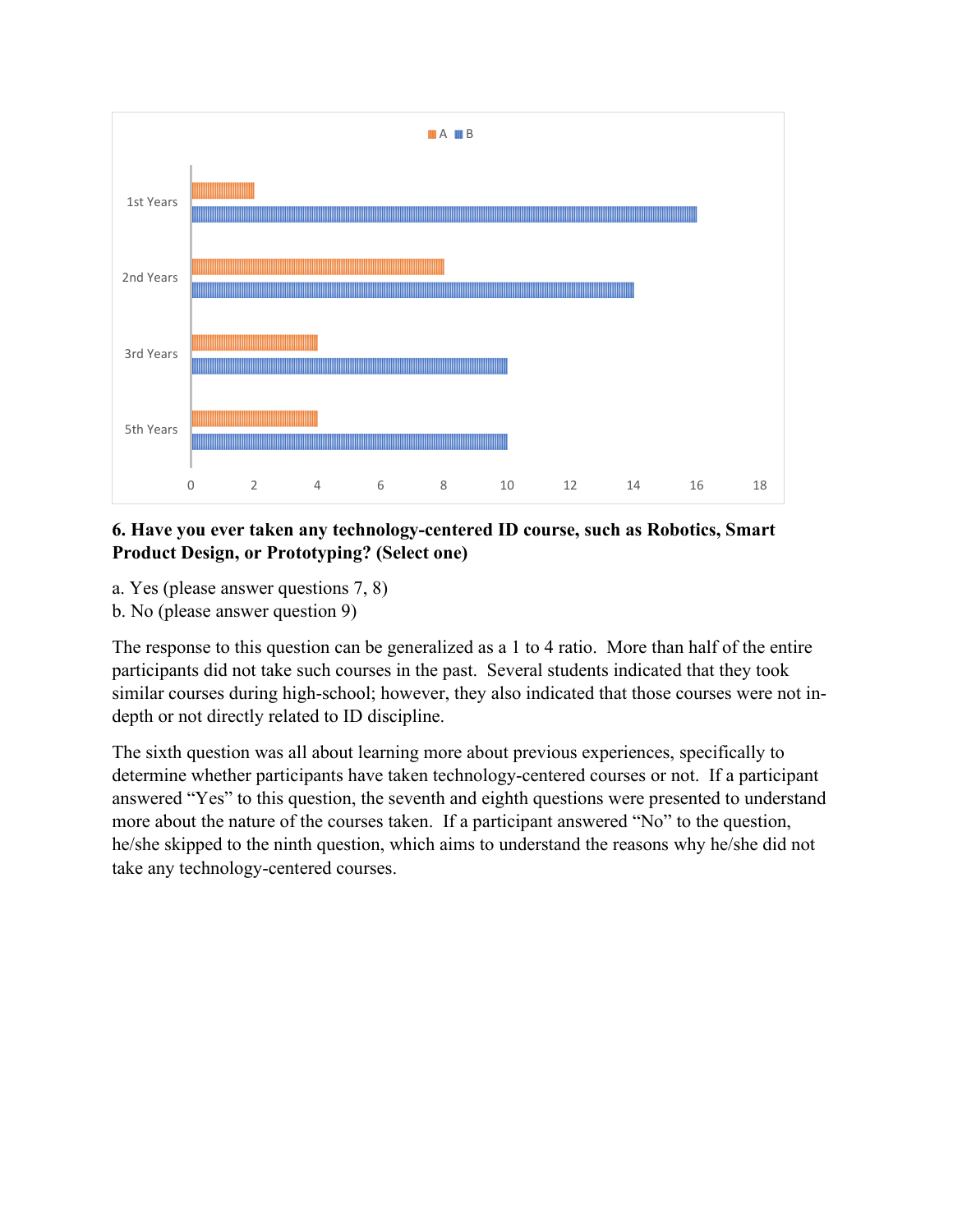

### **7. YES – Could you please describe the content of the course? (Select all that apply)**

- a. Robotics (programming and mechatronics)
- b. Smart Product Design (programming and connectivity)/
- c. Prototyping (circuit design and interactivity)
- d. Other Please briefly explain

This question was available to those who have taken technology-centered courses before. Even though the "Prototyping" answer had the lead followed by the "Robotics" and "Smart Product Design" among the students who took such courses, responses were too close to conclude.

- Smart clothing 3rd
- Haven't taken one very interested! 5th
- Not very in depth in courses 5th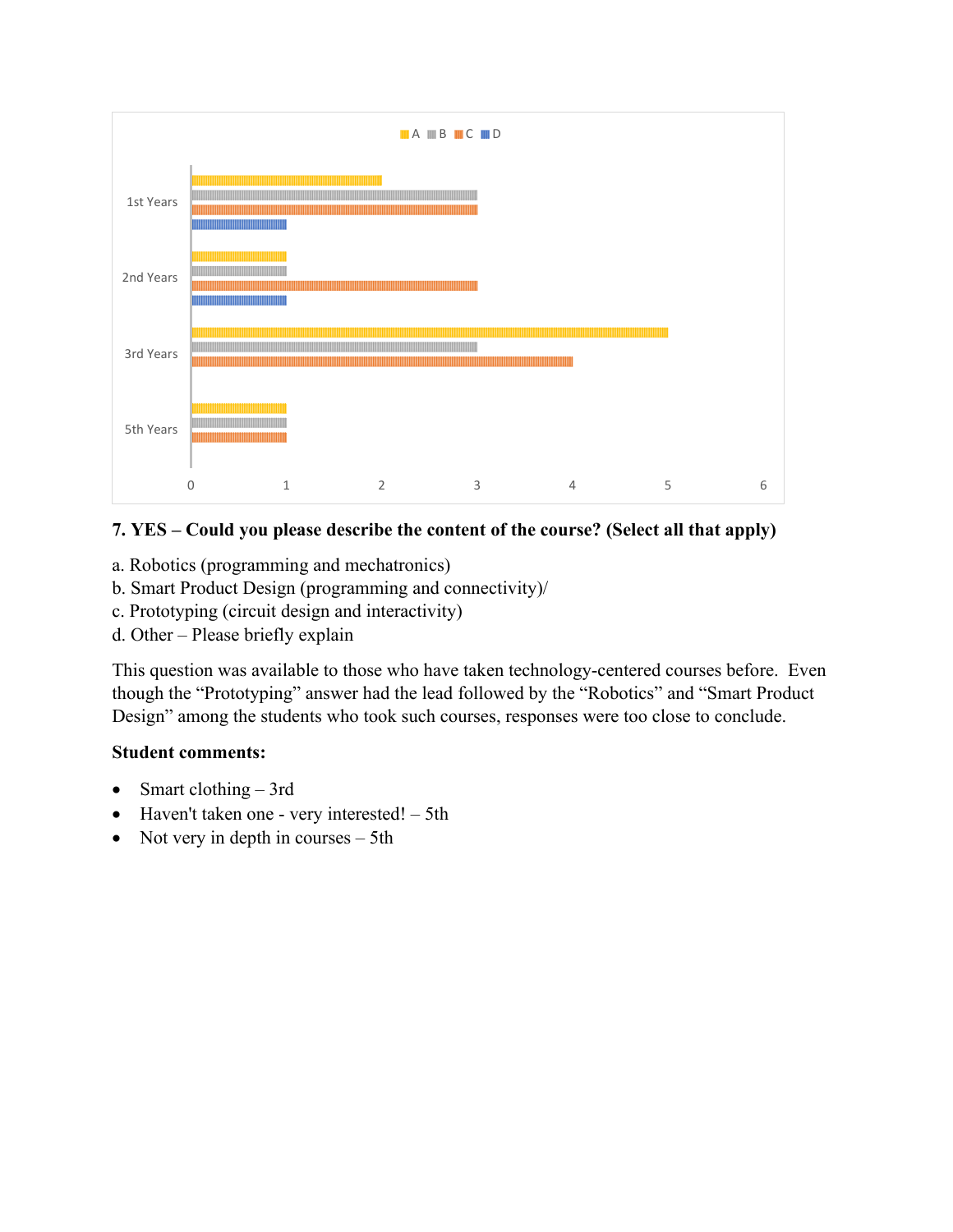

### **8. Yes – Where did you take the course?**

- a. My home department / program
- b. Different department / program in my university
- c. Different university
- d. Online / non-credit course

The students who answered "Yes" to question 6 and 7 responded to this question. The data shows with clear distinction that the students bring their outside knowledge to their ID education. Since Syracuse University's ID program does not offer an in-depth technology-centered course, students fill the void by taking such courses elsewhere. However, when the seniority-level is compared with the answer choices, it is observed that younger level students bring their prior knowledge to the ID program. This indicates that younger students expose more STE(A)M related courses during their high-school years than senior-level students.

### **Student comments:**

• Highschool – Mechatronics – 5th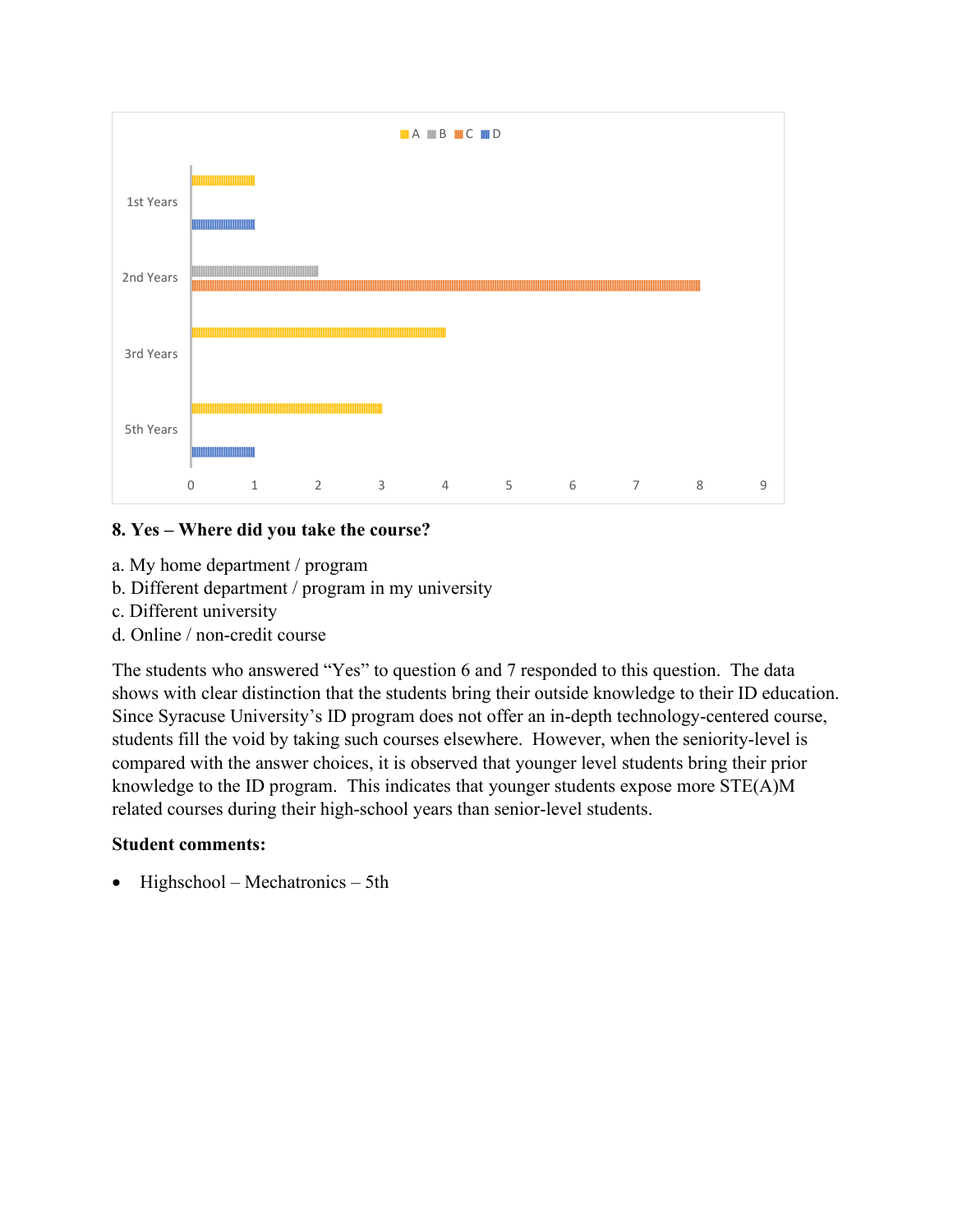

### **9. No – Could you please describe your reasons? (Select all that apply)**

- a. No such course was offered in my department / program
- b. They are too scary / challenging for me
- c. I do not have any interest in such subjects
- d. I do not think it is necessary for ID

The students who answered "No" to the question 6 was asked to provide a reason. The majority of the students responded as "No such course was offered in my department/program." Coupled with the "They are too scary/challenging for me" answer, it can safely be said that Syracuse University's ID program can benefit tailored technology-centered course, rather than picking an elective from engineering-oriented courses elsewhere.

- I do it in my free time  $-$  5th
- I'm often intimidated because I know very little, but have always been interested! 5th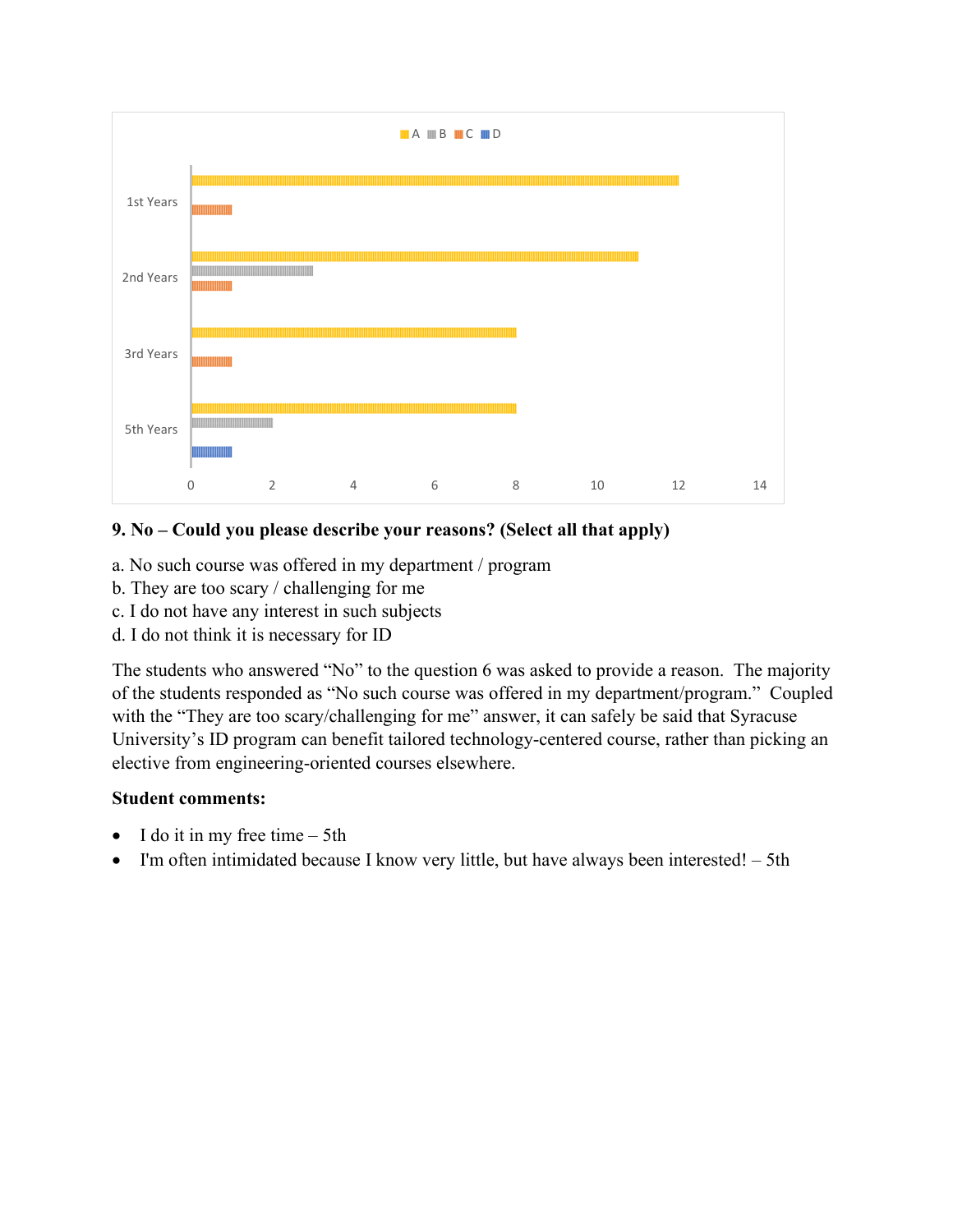

### **10. If your department/program offers technology-centered courses, it should be… (Select one)**

- a. Mandatory course, because it is important for ID
- b. Mandatory course, because it can compliment what is already in the curriculum
- c. Optional course, because it not for all ID students
- d. Optional course, because it is not related to ID at all
- e. Other Please briefly explain

It is reassuring to confirm that all the students think that technology-centered courses are fundamental since none of them selected "d. Optional course, because it is not related to ID at all" answer choice for this question. However, it was interesting to discover that most students think that such a course should be mandatory and complementary in nature. Confirming the conclusion from question 9, technology-centered courses are a growing demand among today's ID students.

The tenth, eleventh, and twelfth questions were designed to gather student opinion about technology-centered courses, consequently IoT at the core. As a crucial part of the IoT, students were asked if they think an ID professional needs to know any programming knowledge for a successful career. Also, students were asked their preference in learning style, if they were to take any technology-centered course as a part of the ID curriculum.

- Other, because each student should be cable to develop skills from their own motivation 1st
- Optional Students should decide if it will benefit them and work towards success in their own way – 2nd
- Optional based on what fits in schedule 2nd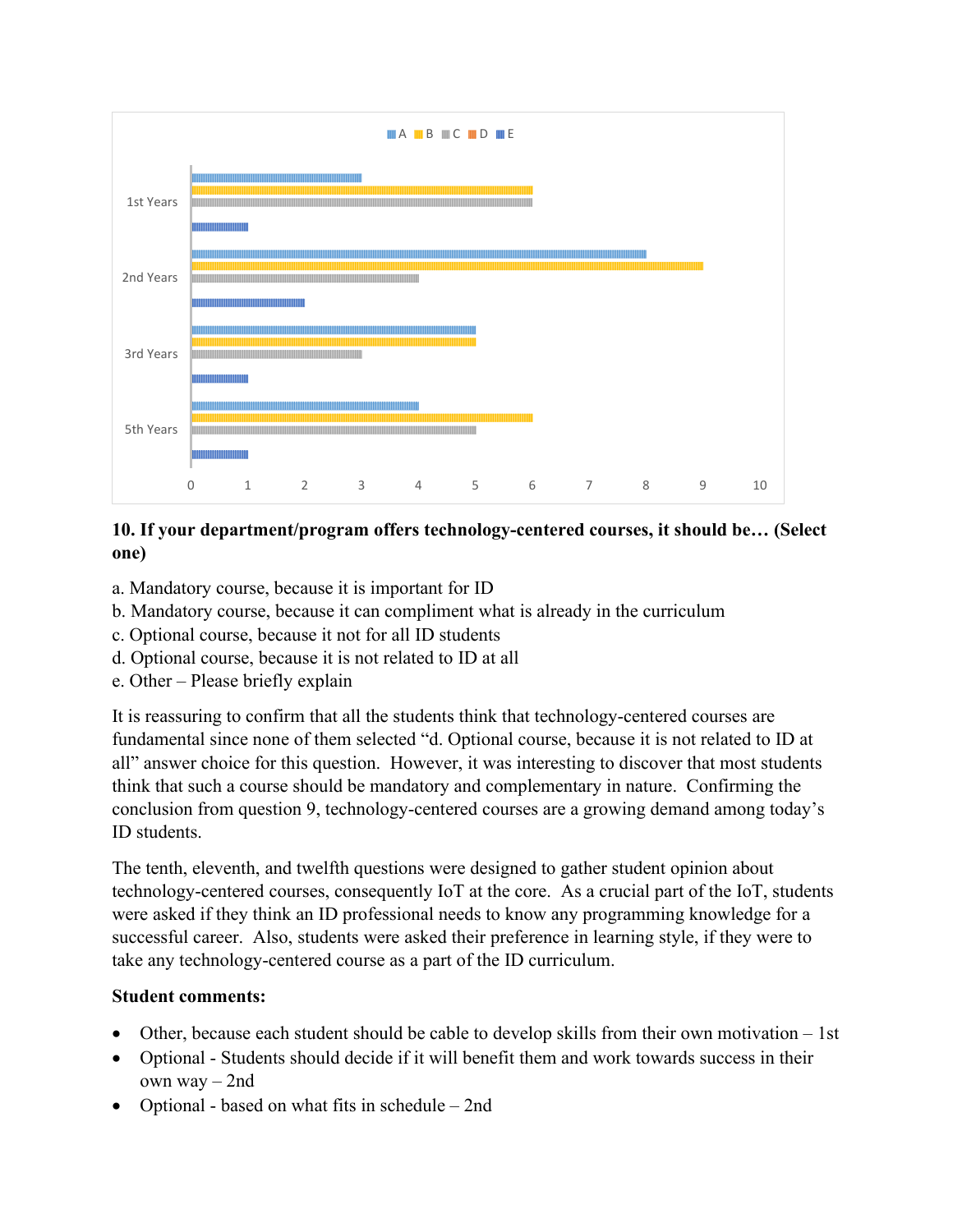- Mandatory intro class to do basics and see if one likes it, the optional after that 3rd
- Optional, some ID applies; however not all have the mind for it / isn't necessary for some industry – 5th
- If offered 2nd year, should be mandatory. Otherwise, it should be optional if offered any later – 5th
- Mandatory 1000% 5th



## **11. Do you think today's industrial designers must know any programming language, such as Phyton, C++, or Java? (Select one)**

- a. Yes, at least one in expert level
- b. Yes, at least one in working knowledge
- c. No

The majority of ID students think that today's industrial designers must know at least one programming language in working knowledge. While the ratio is comparable with the "No" answer among freshmen and sophomores, the importance of the programming skills for industrial designers significantly increases during junior year. This may be due to the existing curriculum; which, students expose to UI/UX courses during junior year.

## **Student comments:**

• Unless they are interested in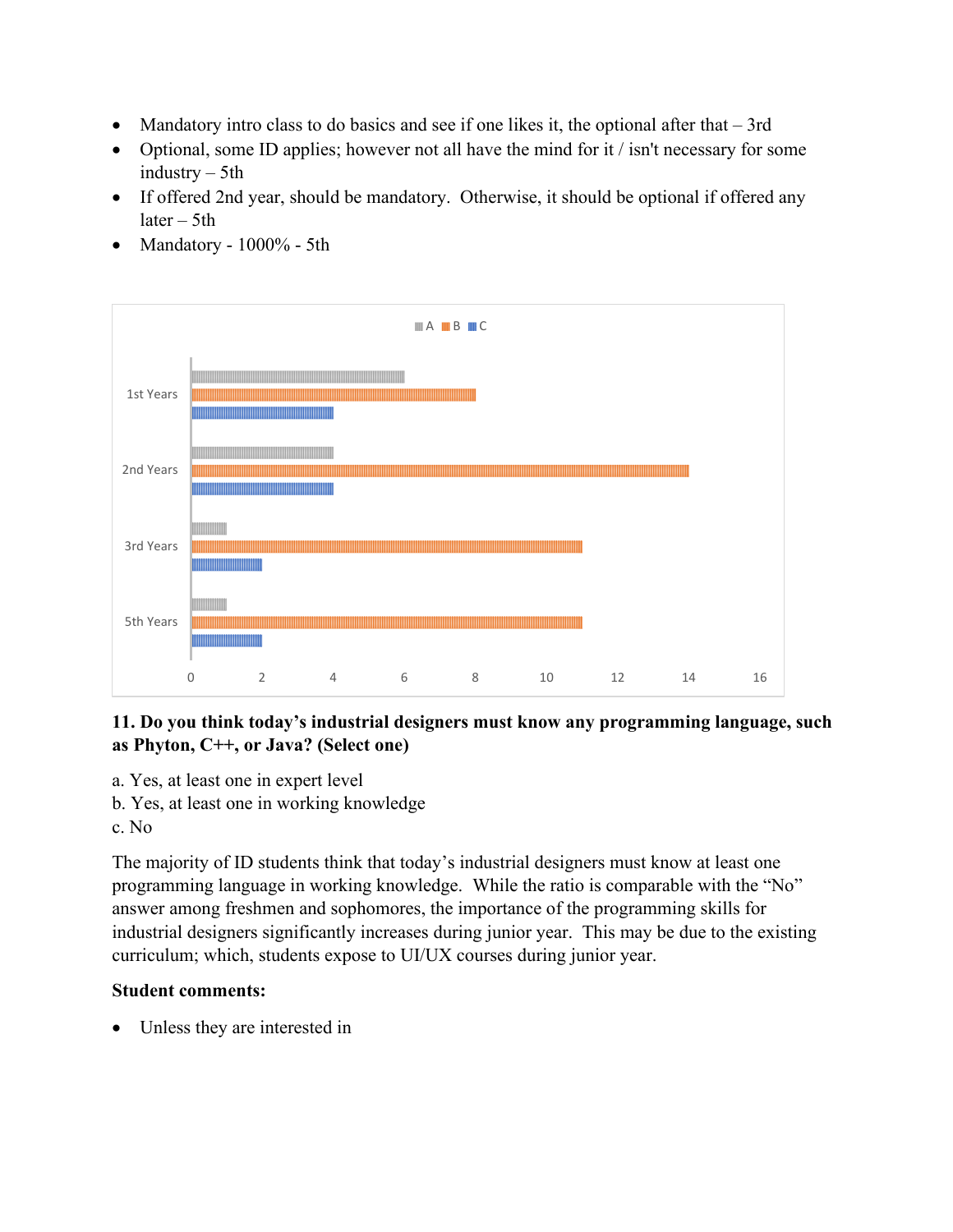

### **12. What would be the ideal method for you to learn technology-centered subjects?**

- a. Face-to-face (in-classroom) settings
- b. Hybrid (half in-clasroom and half online) settings
- c. Online settings
- d. Other Please briefly explain

ID students do not favor online classes, according to their responses. Almost all the participants selected an option with a face-to-face option.

#### **Student comments:**

• Hybrid – Most of ID works this way anyway – 5th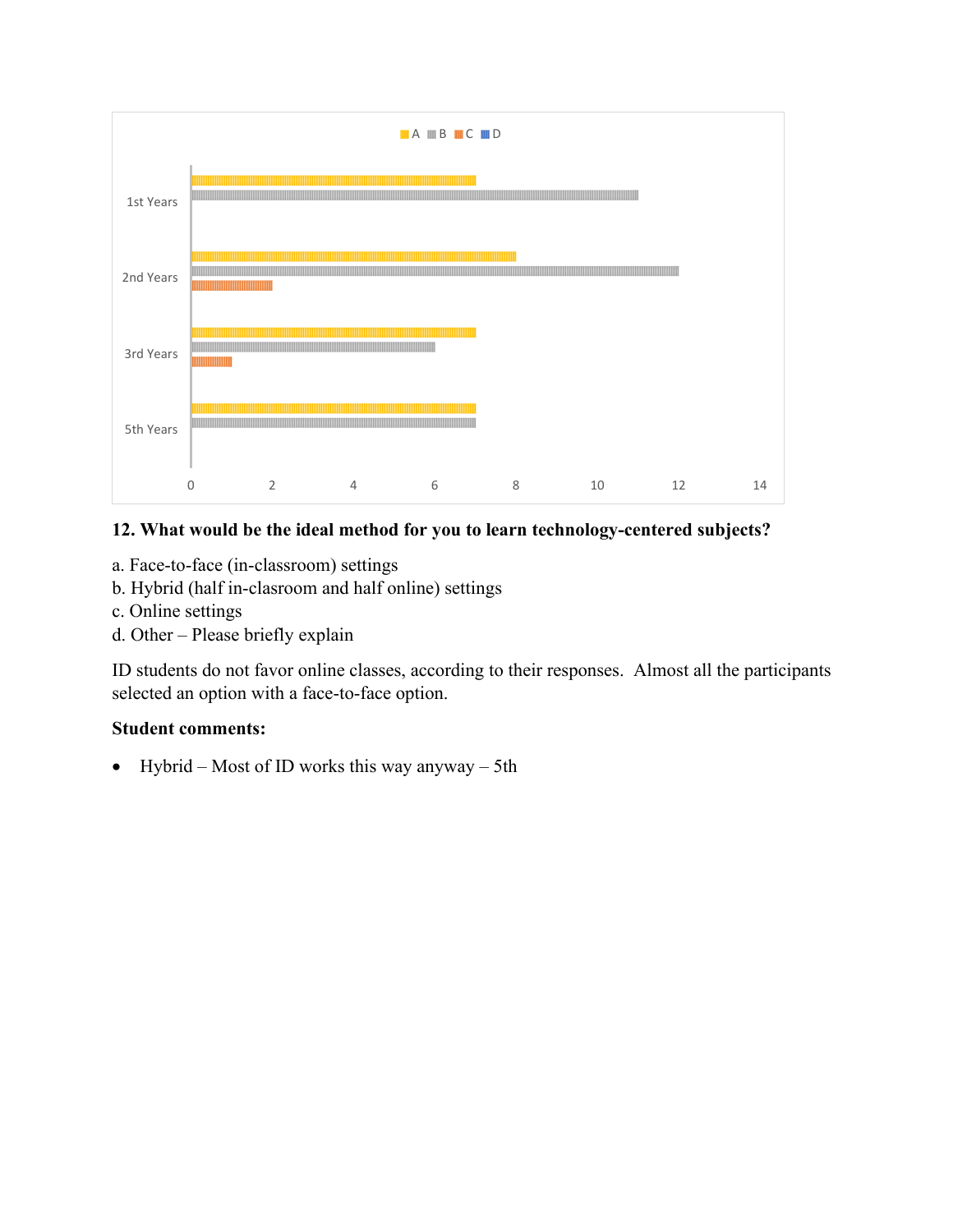### **Discussions**

This study was to understand what today's students think about the IoT and its impact on the ID in general. Based on the survey results and informal interviews, it is safe to say that the awareness of IoT in ID changes with seniority. This can be the result of exposing more and more ID related content throughout the existing curriculum, even though there is no direct technology-centered course in Syracuse University's ID curriculum.

IoT is everywhere now and rapidly replacing traditional "stand-alone" product design trends. Without a doubt, students adapt to this exciting concept in their personal lives and use it in their product design assignments, even if they do not have a deeper understanding of it. The survey results demonstrate that today's technology-savvy students pay more attention to such concepts; consequently, it requires ID programs to include classes to answer the growing demand.

Hopefully, the reality of IoT makes this study worthwhile, as it may benefit other ID programs to use it as a leverage for creating more technology-centered courses. Statista predicted that IoT technology surpassed 100 billion dollars in 2017 and predicted to be 1.6 trillion by 2025. [6] The number of IoT connected devices is predicted to be 75.5 billion worldwide by 2025, which translates as a fivefold increase since 2015. [7] In other words, Industrial Designers will be busier than ever to answer growing IoT demands in the next decade.

Authors of this paper will continue researching this topic, perhaps a more in-depth and concentrated way of integrating the demands of IoT to existing university (more specifically ID) curriculums. Future findings will be shared with the IoT community.

## **Acknowledgments**

We want to thank all Syracuse University ID students for their time and support for this study. Without them, this study would not be possible.

This study was conducted with IRB authorization number 20-032 at Syracuse University. The authorization letter is on file and available upon request.